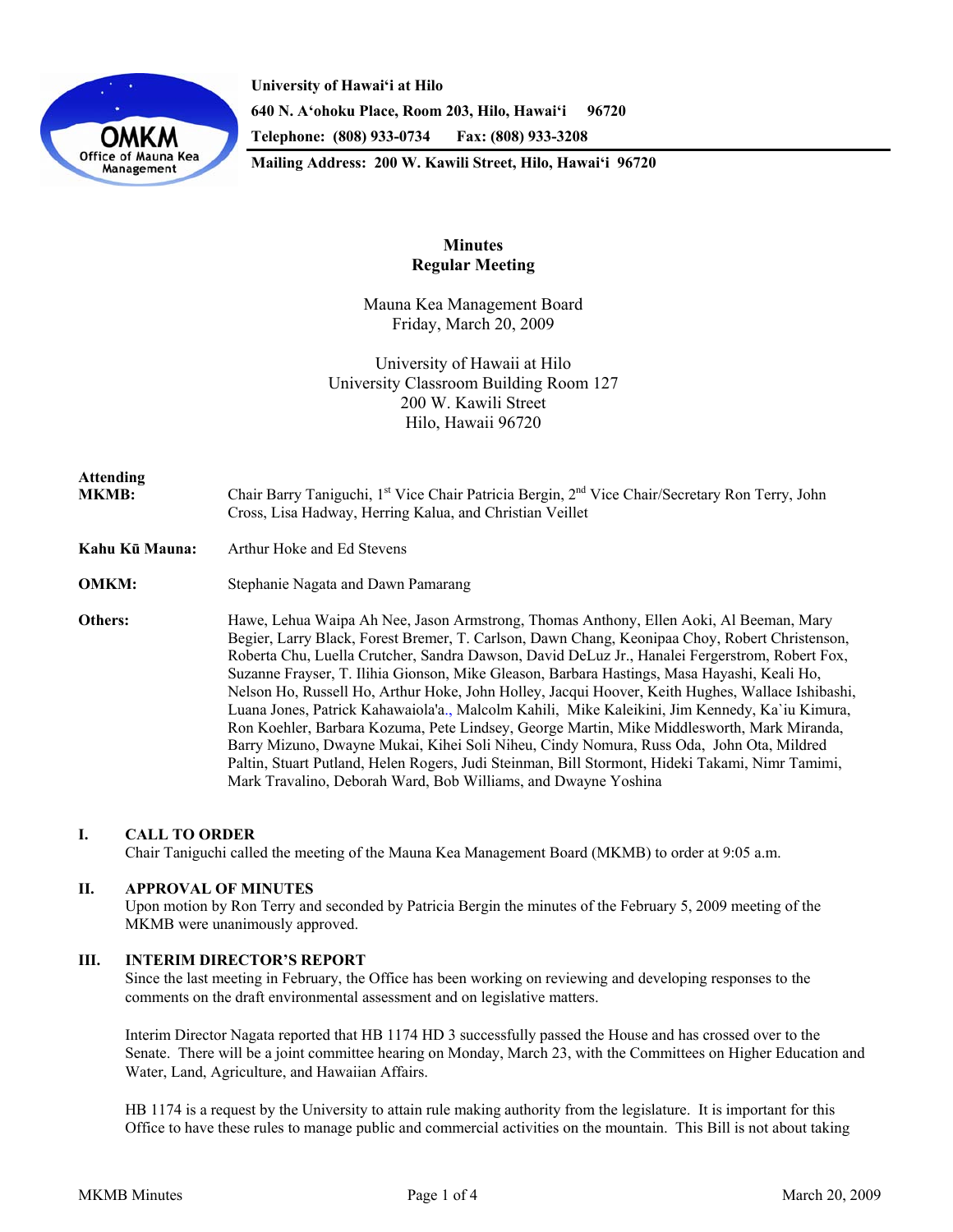lands out of the public trust and is not a delegation of the Department of Land and Natural Resources' (DLNR) responsibilities.

## **IV. KAHU KŪ MAUNA COUNCIL (KKMC)**

Ed Stevens recognized Arthur Hoke who was also present at this meeting today. The Council met three times in February. The third meeting concentrated on the details of the Comprehensive Management Plan (CMP). They had no problems with the CMP, but would like a carrying capacity study of the mountain. We are adding that in our comment letter as a consideration. The Council also reviewed the draft environmental assessment, and after reviewing the CMP in detail, we have no further comment and no problem with the Finding of No Significant Impact.

## **V. OLD BUSINESS**

### **A. Update on the Comprehensive Management Plan (CMP) for Mauna Kea**

Dawn Chang gave an update and review of the development of the CMP, which she hopes will be her final report on the CMP.

### **B. Update on Environmental Assessment**

Interim Director Nagata provided some background on the Draft Environmental Assessment. Back in October, 2008, the Board of Land and Natural Resources (BLNR) advised the University to do an environmental assessment (EA) for the CMP. The University concurred with BLNR's recommendation and President McClain designated the University of Hawaii at Hilo and the Office of Mauna Kea Management to prepare this document. The EA and CMP worked together in close coordination with Ku`iwalu.

The EA was published in the State Office of Environmental Quality Control's *The Environmental Notice* on February 8, 2009. This began the 30-day comment period which closed on March 10, 2009. As of March 13, 38 letters and comments were received. They fall into 3 categories: supportive (21 received), no comments or minor comments (11) and extensive comments (6).

Because the Office is participating in responses to comments, we will not be addressing comments today due to potential litigation. We will, however, discuss comments in the executive session.

### **C. Public Comment Period**

Twenty (20) people provided oral and/or written testimony in support of the CMP: Pete Lindsey, Laborers' Union Local 368; Barbara Hastings, Hawaii Island Chamber of Commerce; Mike Kaleikini, Puna Geothermal Venture; Wallace Ishibashi, International Longshore & Warehouse Union Local 142; Mary Begier, Realtor; David DeLuz, Jr., Big Island Toyota; Nimr Tamimi, Kanoelehua Industrial Area Assn, Inc.; Arthur Hoke; Barry Mizuno; Roberta Chu; Judi Steinman, Hawaii Island Chamber of Commerce; Jacqui Hoover; Bob Williams, Prudential Orchid Isle Properties; Kyle Chock, The Pacific Resource Partnership; Eugene Nishimura, Japanese Chamber of Commerce & Industry of Hawaii; Barbara Kozuma; Lyle Phillips; Mike Gleason, The Arc of Hilo; Harry Yada, and Jere Usui.

Eleven (11) people provided oral and/or written testimony in opposition of the CMP: T. Carlson, Kanaka Council; Deborah Ward; Thomas Anthony; Keonipaa Choy; Nelson Ho, Sierra Club; Hanalei Fergerstrom, Temple of Lono; Luana Jones; Hawe; Manu Ku Hawai'i; Kihei Soli Niheu; and John Ota.

One person provided comments encouraging the younger generation to step up and participate in the process: Lehua Waipa AhNee

#### **D. Executive Session (closed to the public)**

 Ron Terry moved and Herring Kalua seconded the motion to go into executive session to 1) approve the minutes of the last executive session held on February 5, 2009; and 2) pursuant to HRS  $\S92-5(a)(4)$  to consult with the Board's attorney on questions and issues pertaining to the Board's powers, duties, privileges, immunities, and liabilities with respect to the Comprehensive Management Plan. Upon unanimous approval, executive session commenced at 11:30 a.m. and ended at 12:10 p.m.

The Board reconvened the public session at 12:20 p.m.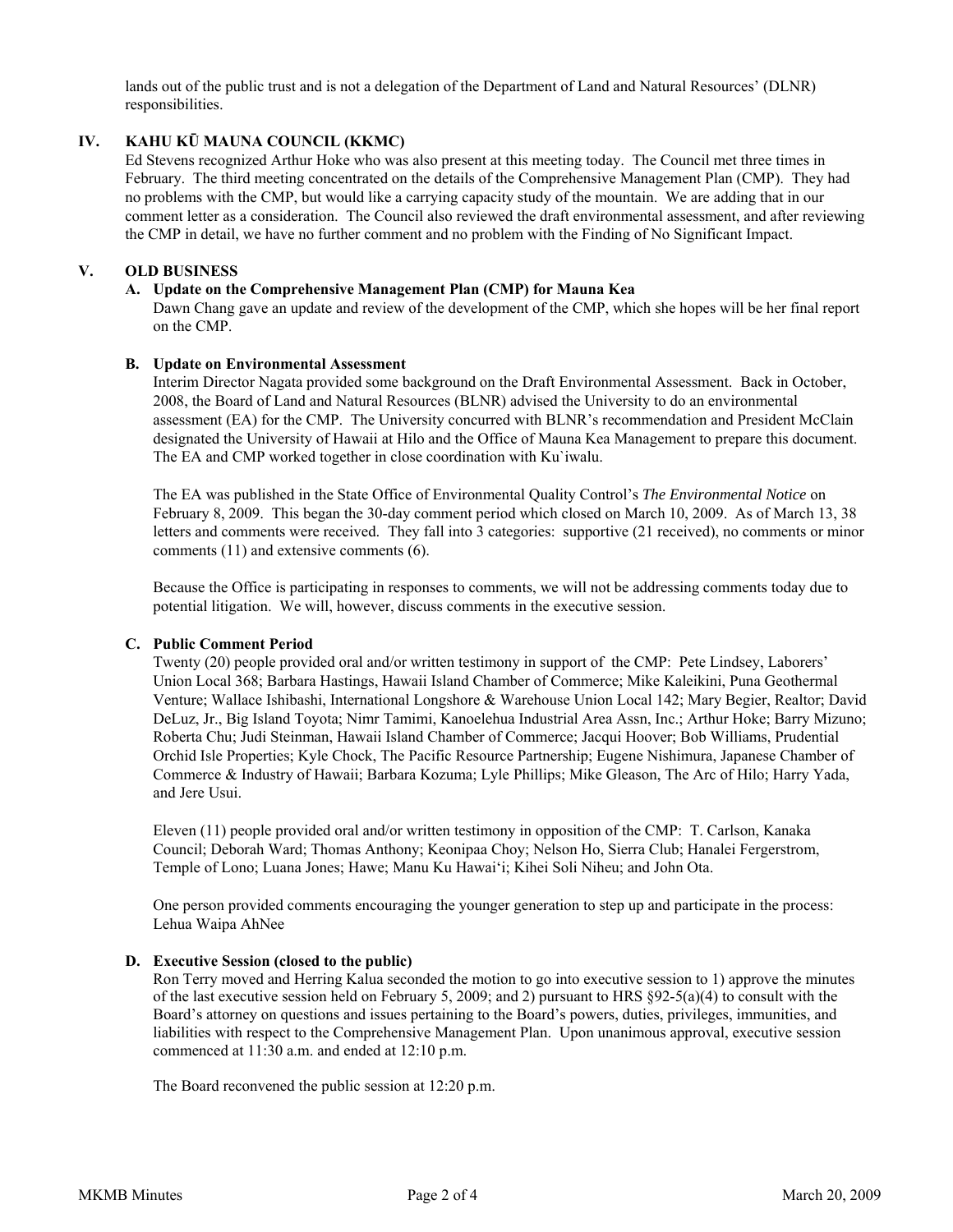## **E. Action Item: Comprehensive Management Plan**

Chair Taniguchi explained that the Office of Mauna Kea Management (OMKM) is part of UH Hilo which reports to its Chancellor. The Mauna Kea Management Board (MKMB) is a 7-member board representing different disciplines that are advisory to the Chancellor and the Office. Kahu Kū Mauna Council is also an advisory board of 9 members who advise the MKMB, OMKM, and the UH Hilo Chancellor.

It is not within this Board's purview to adopt or approve the CMP. The CMP is a system document as explained earlier. Our role today is to make a recommendation to the Office and UH Hilo Chancellor who will then pass the recommendation to the UH president. This Board believes the Land Board will evaluate and seriously consider the MKMB's recommendation and therefore, we believe our recommendation will carry some weight.

For purposes of discussion, Dr. Terry moved to recommend the approval of the CMP ultimately to the BLNR with conditions that would be described during the discussion. Herring Kalua seconded the motion.

#### Discussion

Christian Veillet felt that the Board can advise the UH to commit to providing funding and resources for the plan. The OMKM tries to do a good job but he feels it does not receive support from the UH. More resources would be helpful to make things better. We should encourage the UH have a commitment in writing.

Dr. Terry commented he agreed with a lot of the comments made today, even some of which were negative. He stated that the Office has been developing a Natural Resources Management Plan and a Cultural Resources Management Plan completely independent of Judge Hara's decision. Much of the factual information and many of the management recommendations come from these two plans. The CMP is an over arching vision. He does not object to it and agrees with almost everything in the CMP. Getting it to be the official policy of the DLNR will help us, as a group, manage the resources better. We will have a stamp of approval on these basic management options and will allow us to continue to go forward. For that reason Dr. Terry supported it. Although he agrees that it is not a perfect plan, it was meant to be a start.

Another comment made by Dr. Terry was in regards to development of additional observatories on the mountain and the connection between the CMP and future development. He does not care if there is another telescope on the mountain. We still have huge resource management challenges on Mauna Kea that has nothing to do with future observatory development. Should some telescopes be decommissioned? Absolutely. Do we have conflicts with what some people perceive are cultural practitioner's rights? There are disagreements. We need a management structure to deal with those issues.

Lisa Hadway informed everyone that the decision-making body to adopt or not adopt the CMP is the BLNR. That meeting will be heard in Hilo on April 8  $\&$  9. All of those who testified today were encouraged to show up at that meeting as well. The comment period for the EA process has closed. Comments received will be published as part of the final EA. She asked Dawn Chang if the comments received on the CMP will be made public to the BLNR. Ms. Chang replied they will be. Many have actually gone to DLNR and she is trying to provide DLNR with responses to the comments before the Land Board meeting.

Herring Kalua thanked everyone for coming and appreciated the comments made. He has seen three generations here talking about how complicated things are. We need to evaluate ourselves and see what we can do for the next generation.

John Cross stated it is the Office's job to implement the CMP. They need the tools to do it.

Patricia Bergin commented that although this plan is not perfect and we all agree it could be improved upon it is a beginning and it will give OMKM some clout to manage the Mauna Kea area. If we can go ahead and make sure the conditions we feel are necessary to be improved upon in the plan, than she can live with it. There has to be some improvements in it. She respects the cultural practices. Please understand where we are coming from as a board. We are an advisory board.

Dr. Terry proposed that the University make a firm commitment to provide proper funding and staffing to fulfill the objectives of the management plan to the BLNR. Chair Taniguchi added "authority" to the condition.